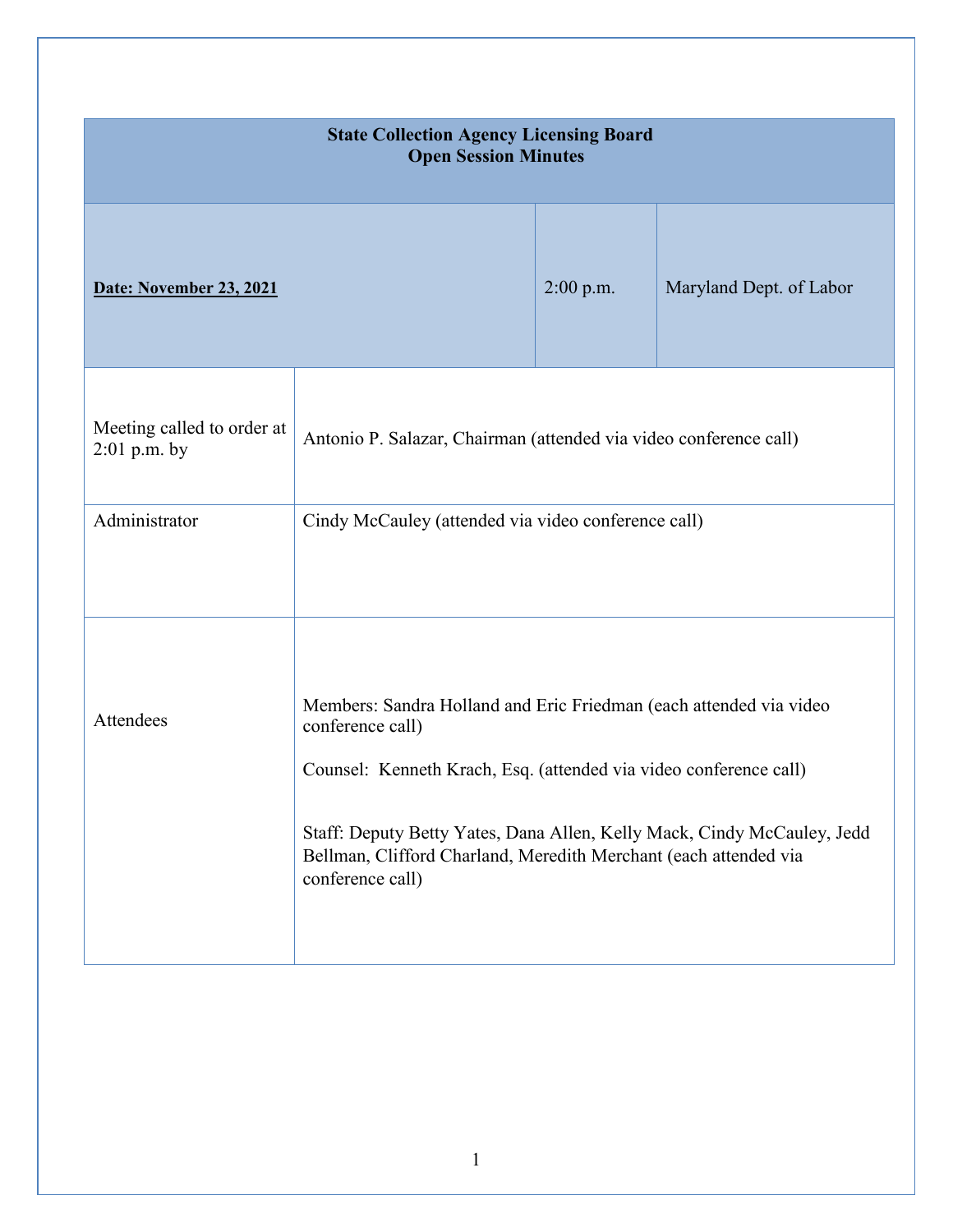| Acknowledgements | Mr. Salazar stated that the notice of the November 23, 2021 meeting was<br>posted on the Dept. of Labor/Board website on October 14, 2021 and the<br>agenda was posted on the Dept. of Labor/Board website on November 11,<br>2021. In addition, he stated that the November 23, 2021, meeting notice was<br>published in the Maryland Register on November 5, 2021. |
|------------------|----------------------------------------------------------------------------------------------------------------------------------------------------------------------------------------------------------------------------------------------------------------------------------------------------------------------------------------------------------------------|

| <b>Approval of Minutes</b>                     |                                                                                                                                                                                                                                                                                                                                                                                                                                                                                                                                                                         |  |
|------------------------------------------------|-------------------------------------------------------------------------------------------------------------------------------------------------------------------------------------------------------------------------------------------------------------------------------------------------------------------------------------------------------------------------------------------------------------------------------------------------------------------------------------------------------------------------------------------------------------------------|--|
| Mr. Salazar                                    |                                                                                                                                                                                                                                                                                                                                                                                                                                                                                                                                                                         |  |
| Discussion                                     | Mr. Salazar noted minutes of the 10.13.21 Board meeting had been circulated<br>for review and asked for questions or comments. There were no questions or<br>comments and on a Holland/Friedman motion, the Board unanimously<br>approved the minutes. He advised the Board that staff had developed a more<br>automated and advanced system so that missed publication of meeting<br>notices in the MD Register shouldn't happen going forward. He apologized<br>to the Board for the publication which required cancellation of the<br>September, 2021 Board meeting. |  |
| <b>Recognition of Public Comments</b>          |                                                                                                                                                                                                                                                                                                                                                                                                                                                                                                                                                                         |  |
| Mr. Salazar                                    |                                                                                                                                                                                                                                                                                                                                                                                                                                                                                                                                                                         |  |
| Discussion                                     | No members of the public were present.                                                                                                                                                                                                                                                                                                                                                                                                                                                                                                                                  |  |
| <b>1. Non-Depository Licensing Unit Report</b> |                                                                                                                                                                                                                                                                                                                                                                                                                                                                                                                                                                         |  |
| Ms. Yates                                      |                                                                                                                                                                                                                                                                                                                                                                                                                                                                                                                                                                         |  |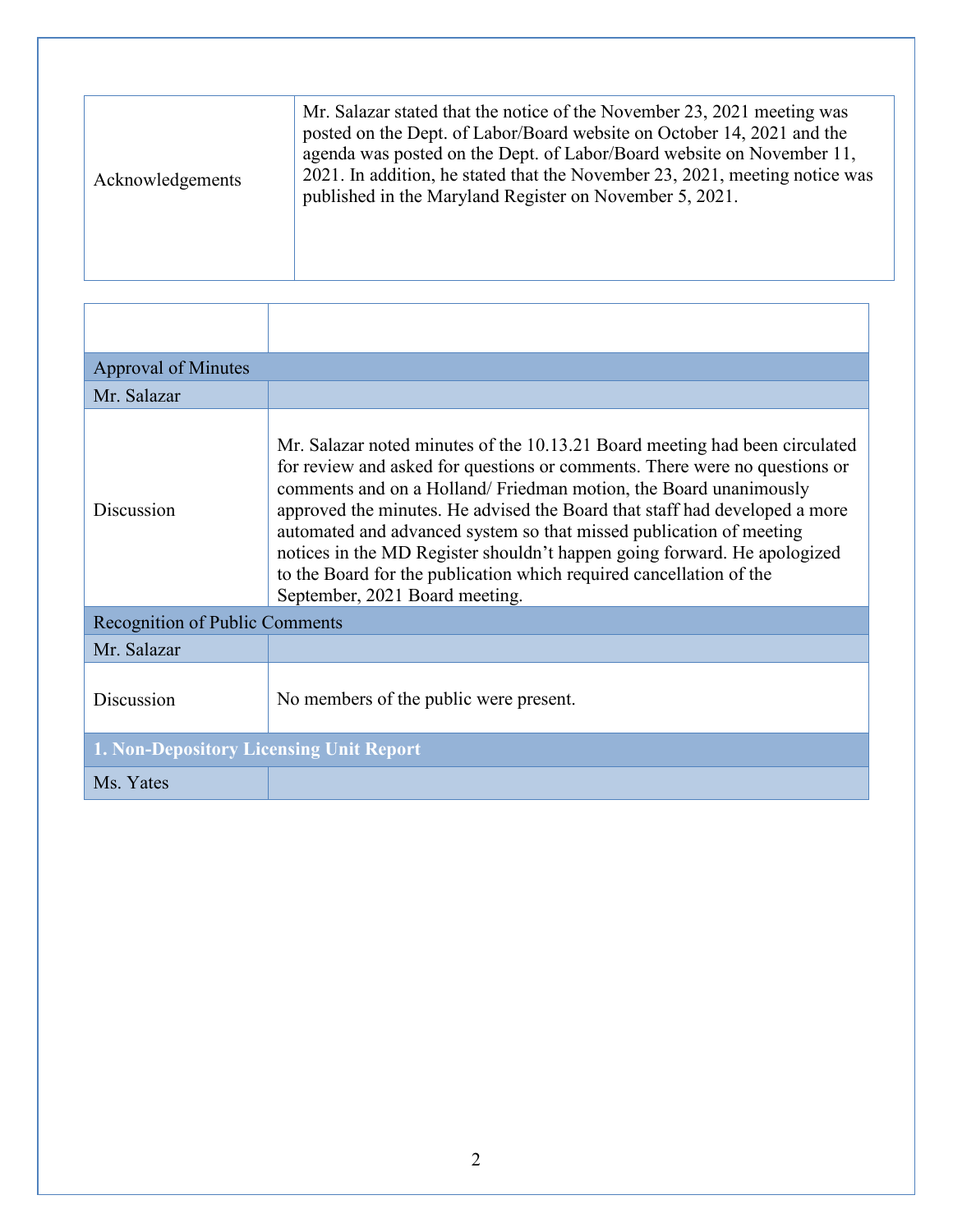|            | Ms. Yates advised there were eight applications received. Ms. Yates told the<br>Board that each entity's application and supporting materials for licensure<br>had been reviewed and found to satisfy the licensing qualifications. Ms.<br>Yates proceeded to recommend that the Board issue collection agency<br>licenses to: |  |
|------------|--------------------------------------------------------------------------------------------------------------------------------------------------------------------------------------------------------------------------------------------------------------------------------------------------------------------------------|--|
|            | NMLS ID 2001109 Constar LATAM, LLC<br>1.<br>2.<br>NMLS ID 1766839 Launch Servicing, LLC                                                                                                                                                                                                                                        |  |
|            | NMLS ID 1491400 All Debt Solutions, Inc.<br>3.                                                                                                                                                                                                                                                                                 |  |
|            | NMLS ID 2021417 Insight Financial, LLC<br>4.                                                                                                                                                                                                                                                                                   |  |
|            | 5. NMLS ID 2233223 Black Creek Asset Management Group,                                                                                                                                                                                                                                                                         |  |
|            | <b>LLC</b>                                                                                                                                                                                                                                                                                                                     |  |
|            | 6. NMLS ID 2118008 Jefferson Capital Systems,                                                                                                                                                                                                                                                                                  |  |
|            | LLC (Branch)                                                                                                                                                                                                                                                                                                                   |  |
|            | 7. NMLS ID 2266152 Advanced Call Center Technologies,                                                                                                                                                                                                                                                                          |  |
|            | LLC (Branch)                                                                                                                                                                                                                                                                                                                   |  |
|            | 8. NMLS ID 1776356 Launch Servicing, LLC (Branch)                                                                                                                                                                                                                                                                              |  |
|            |                                                                                                                                                                                                                                                                                                                                |  |
|            | On a Friedman/Holland motion, which was unanimously approved, the Board<br>voted to issue licenses to the eight recommended applicants.                                                                                                                                                                                        |  |
| Discussion | Ms. Yates reported that the following seven collection agency licensees<br>surrendered their license in the past 30 days.                                                                                                                                                                                                      |  |
|            | 1.) Recovery Partners, LLC - NMLS ID 1117957 - Company - No<br>Response                                                                                                                                                                                                                                                        |  |
|            | 2.) RevSolve, Inc - NMLS ID 1611696 - Company - Merged with<br>company USCB                                                                                                                                                                                                                                                    |  |
|            | 3.) Ocwen USVI Services, LLC - NMLS ID 1849337 - Company - No                                                                                                                                                                                                                                                                  |  |
|            | Response                                                                                                                                                                                                                                                                                                                       |  |
|            | 4.) Reverse Mortgage Solutions, Inc - NMLS ID 107636 - Company - No                                                                                                                                                                                                                                                            |  |
|            | Response                                                                                                                                                                                                                                                                                                                       |  |
|            | 5.) Portfolio Recovery Associates, LLC - NMLS ID 1121854 - Branch                                                                                                                                                                                                                                                              |  |
|            | Closure                                                                                                                                                                                                                                                                                                                        |  |
|            | 6.) Revco Solutions, Inc - NMLS ID 951103 - Branch - LL Sold                                                                                                                                                                                                                                                                   |  |
|            | <b>Building</b>                                                                                                                                                                                                                                                                                                                |  |
|            | 7.) Brown & Joseph, LLC - NMLS ID 2078091 - Branch Closure                                                                                                                                                                                                                                                                     |  |
|            | There are no MOU's this month, so no Closed session is required.                                                                                                                                                                                                                                                               |  |
|            | There were 11 Change in Control approvals since the last Board meeting:                                                                                                                                                                                                                                                        |  |
|            | 1.) Exl Service.com (India) Private Limited                                                                                                                                                                                                                                                                                    |  |
|            | (1082262)                                                                                                                                                                                                                                                                                                                      |  |
|            | 2.) Pallida, LLC (1310880)                                                                                                                                                                                                                                                                                                     |  |
|            | 3.) Watercress Financial Group LLC (2109219)                                                                                                                                                                                                                                                                                   |  |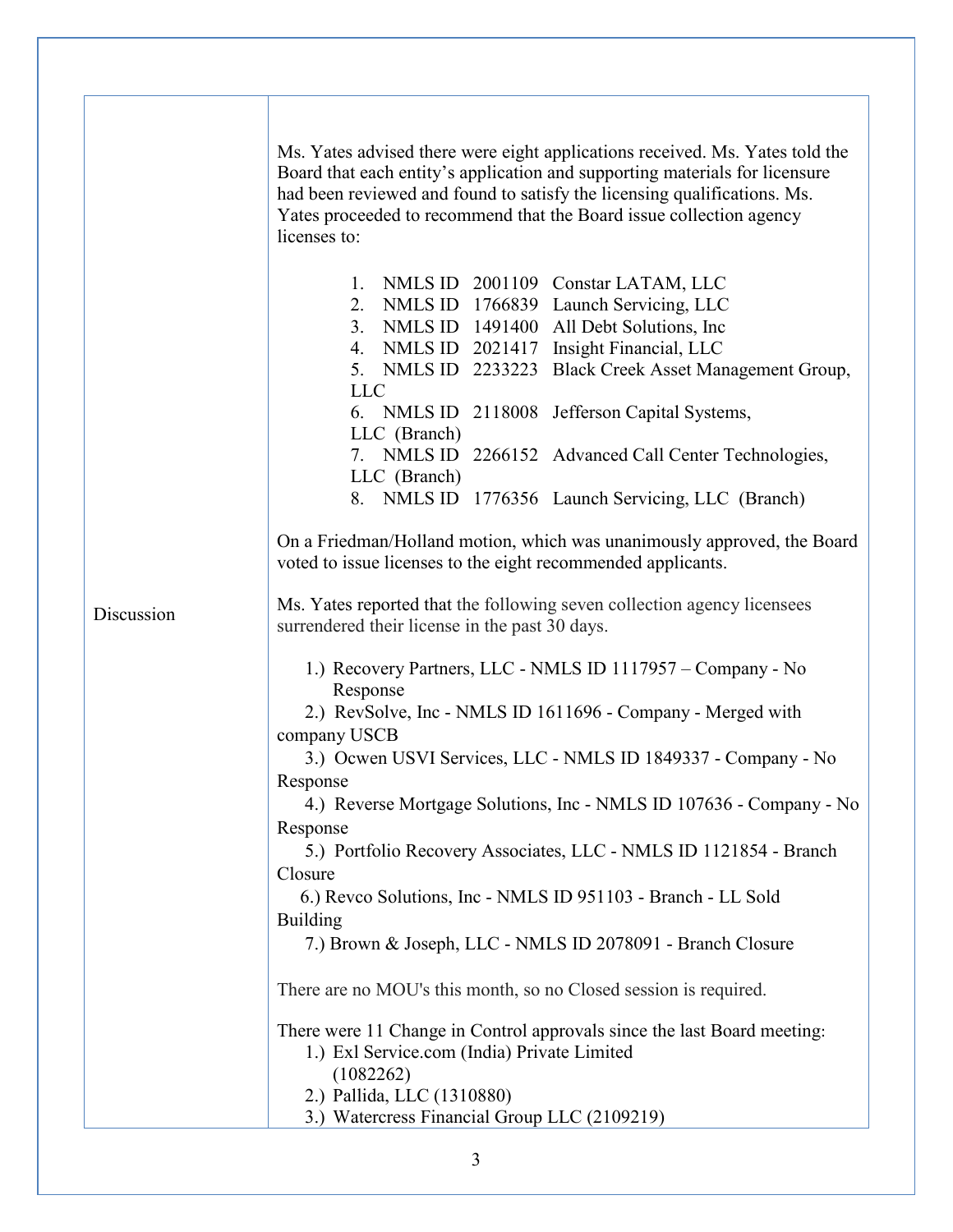| 4.) First Investors Servicing Corporation (219045)                         |
|----------------------------------------------------------------------------|
| 5.) North American Credit Services, Inc (1661688)                          |
| 6.) Reveo Solutions, Inc (237755)                                          |
| 7.) US Asset Management, Inc (1747287)                                     |
| 8.) AIS Recovery Solutions, LLC (921364)                                   |
| 9.) Turnstile Capital Management, LLC (986335)                             |
| 10. eAssist, Inc. (2161983)                                                |
| 11. Todd, Bremer & Lawson, Inc (373899)                                    |
|                                                                            |
| There were no questions or comments about the change in control approvals. |
|                                                                            |
|                                                                            |
|                                                                            |
|                                                                            |
|                                                                            |
|                                                                            |
|                                                                            |
|                                                                            |

| 2.) Consumer Services Unit Report |                                                                                                                                                                                                                                                                                                                                                                                                              |  |
|-----------------------------------|--------------------------------------------------------------------------------------------------------------------------------------------------------------------------------------------------------------------------------------------------------------------------------------------------------------------------------------------------------------------------------------------------------------|--|
| Mrs. Mack                         |                                                                                                                                                                                                                                                                                                                                                                                                              |  |
| Discussion                        | Mrs. Mack presented the Consumer Services Unit report. She noted that the<br>report had been previously sent to the Board members and advised that 67<br>total debt collection complaints were received in FY 22. There are 23 that<br>are currently open and 45 currently closed which was a 7.87% increase over<br>the last fiscal year. From the last period they had 44 and are at an increase of<br>23. |  |

| 3.) Enforcement Unit Report |                                                                                                                                        |  |
|-----------------------------|----------------------------------------------------------------------------------------------------------------------------------------|--|
| Ms. Allen                   |                                                                                                                                        |  |
| Discussion                  | Ms. Allen presented the Enforcement Unit report. She reported that there<br>are four (4) collection agency cases in pre-charge status. |  |

## **4) Medical Debt Bill Implementation**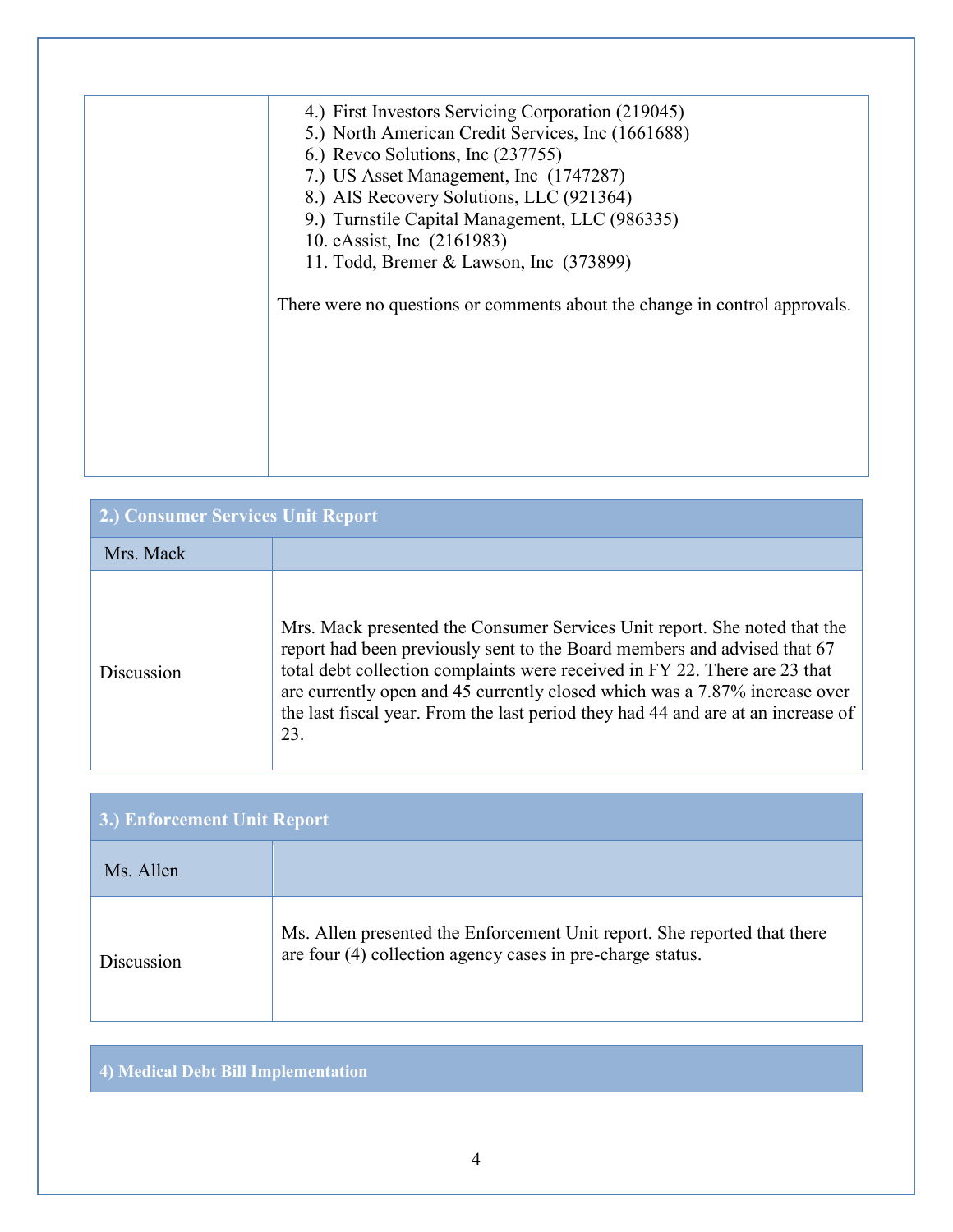| Mr. Bellman |                                                                                                                                                                                                                                                                                                                                                                                                                                                                                                                                                                                                                                                                                                                                                                                                                                                        |
|-------------|--------------------------------------------------------------------------------------------------------------------------------------------------------------------------------------------------------------------------------------------------------------------------------------------------------------------------------------------------------------------------------------------------------------------------------------------------------------------------------------------------------------------------------------------------------------------------------------------------------------------------------------------------------------------------------------------------------------------------------------------------------------------------------------------------------------------------------------------------------|
| Discussion  | Mr. Bellman advised the Board that OCFR staff is continuing to work with<br>the stakeholders and the Hospital Services Cost Review "Commission" to<br>resolve implementation challenges for the hospital medical debt protection<br>law, both from the Commission's perspective as well as those of consumers<br>and debt collectors. OCFR's goal is to coordinate with the other<br>government agencies to make sure appropriate impact and effects are<br>considered and to develop workable approaches for implementation. Mr.<br>Bellman said that OCFR will continue the efforts and that he will report<br>back to the Board on the progress. All stakeholders are working through<br>different bureaucracies and trying to reconcile the expectations of the<br>sponsors/advocates with industry input to develop a workable<br>implementation. |
|             |                                                                                                                                                                                                                                                                                                                                                                                                                                                                                                                                                                                                                                                                                                                                                                                                                                                        |

| 5.) CFBP & NACARA Update  |                                                                                                                                                                                                                                                                                                                                                                                                                                                                                                                                                                                                                                       |  |
|---------------------------|---------------------------------------------------------------------------------------------------------------------------------------------------------------------------------------------------------------------------------------------------------------------------------------------------------------------------------------------------------------------------------------------------------------------------------------------------------------------------------------------------------------------------------------------------------------------------------------------------------------------------------------|--|
| Mr. Bellman               |                                                                                                                                                                                                                                                                                                                                                                                                                                                                                                                                                                                                                                       |  |
| Discussion                | Mr. Bellman discussed the CFPB's newly issued regulations and their<br>impact on State and Federal law. He said the CFPB continues to move<br>forward with implementation and continues to collaborate and coordinate<br>on multi-state examinations. Mr., Bellman informed the Board they have a<br>new Chair and they are still in the process of strategic planning for the<br>upcoming year. Mrs. Mack informed the Board the NACARA conference<br>is scheduled for October $9th$ through October $12th$ 2022 in Nashville,<br>Tennessee. Mr. Bellman extended an invitation to anyone on the Board that<br>would like to attend. |  |
| <b>6.) Hun stein Case</b> |                                                                                                                                                                                                                                                                                                                                                                                                                                                                                                                                                                                                                                       |  |
| Mr. Salazar               |                                                                                                                                                                                                                                                                                                                                                                                                                                                                                                                                                                                                                                       |  |
| Discussion                | Mr. Salazar advised the Board the 11 <sup>th</sup> Circuit recently issued an order to re-<br>hear the case en banc, which effectively vacates the prior order. Details will<br>be provided as they become available.                                                                                                                                                                                                                                                                                                                                                                                                                 |  |